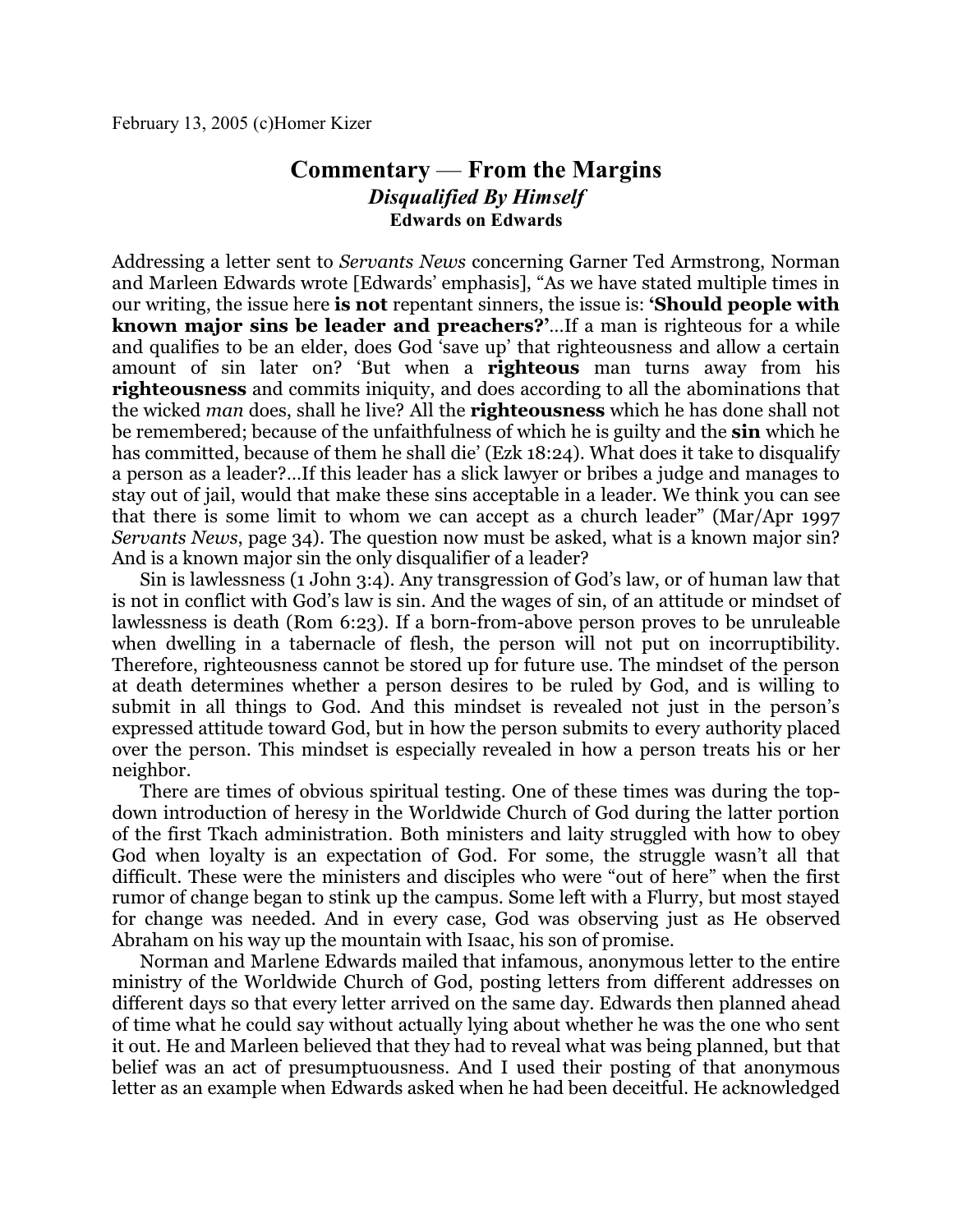that the letter and his contemplation of what to say were deceitful. But is this a major sin? It is, within the Sabbatarian community at Port Austin, a well-known sin. But Edwards claims that he has since grown. Thus, he writes that his *vagueness was intentional* concerning the receipt for the down payment monies he received from me. So indeed, he has grown and overcome his tendency to be deceitful in the same way that he objected to Garner Ted's overcoming his sexual misadventures.

Is a little deceitfulness all right? Is deceitfulness for a righteous cause acceptable? Or is all deceitfulness a stench in God's nostrils?

Can sins be compared, or is this foolishness? Adultery is of the flesh, and no flesh will enter heaven. Lust, however, is of the spirit. It is coveting that which is not lawful to the person to possess. Deceitfulness is also of the spirit, and is the defining attribute of Satan (Rev 12:9). And therein lies the greater problem: Garner Ted's sexual escapades, which no one could condone, were less vile than is a deceitful attitude. Lying about his adultery, or the moose he shot in Alaska did greater damage to the spiritual child of God dwelling within a tabernacle of flesh than did any affair. For from the same mindset that tells one lie comes expressed repentance, which could as easily be another lie.

God hates a lying tongue, for nothing from that mouth can be trusted. But it isn't just the great big whopper lies that God hates. The intent to deceive through vagueness comes from a lying spirit. The nature of timelessness requires that what is co-exists with what will be and what was; thus, Satan's rebellion came through subtlety. Satan became a lying spirit. For iniquity was found in this anointed cherub, but not until this cherub had subtly poisoned a third of the angels. Iniquity was revealed when this anointed cherub no longer agreed with God, but this iniquity began when this cherub made himself a judge of God, deciding for himself whether he could support God in his decision or in that decision. And his lies appeared as righteousness until his rebellion was discovered.

Satan's ministers appear as servants of righteousness (2 Cor 11:15). Their appearance doesn't reveal whom they serve, for evil is in a person's heart, in the person's spirit. But evil doesn't necessarily appear "evil." It can appear as an act of patriotism, such as surreptitiously mailing an anonymous letter to all WCG pastors, a letter exposing planned heresy. And here is where God spiritually tests. The person mailing the letter could have first tendered his resignation from the corporate church before bringing a case against the church. The person should have signed the letter. The person needed to act in an upright manner, even to the person's own harm. But this isn't what happened. Instead, the deceitful posting of the letter revealed whom Edwards truly served even if he didn't realize who his master was at the time. He then appeared as a servant of righteousness, and appeared as such a servant for a decade afterwards, but true righteousness spurns using deceitful, underhanded ways (2 Cor 4:2). True righteousness has no need for anonymous letters, or clever ploys of deniability. True righteousness would never write, ["This vagueness was intentional](http://homerkizer.org/Notice%20of%20Return%20of%20Unused%20Deposit%2001-25-05.pdf)," as Edwards wrote in his letter to me, dated January 25, 2005. The use of vagueness to conceal the truth comes from possessing a lying spirit.

Edwards filed a revised purchasing agreement on September 17, 2004, unbeknownst to the other three Port Austin trustees. He filed an undisclosed trustee indenture at the same time. And he concealed his actions from the other trustees until he was directly